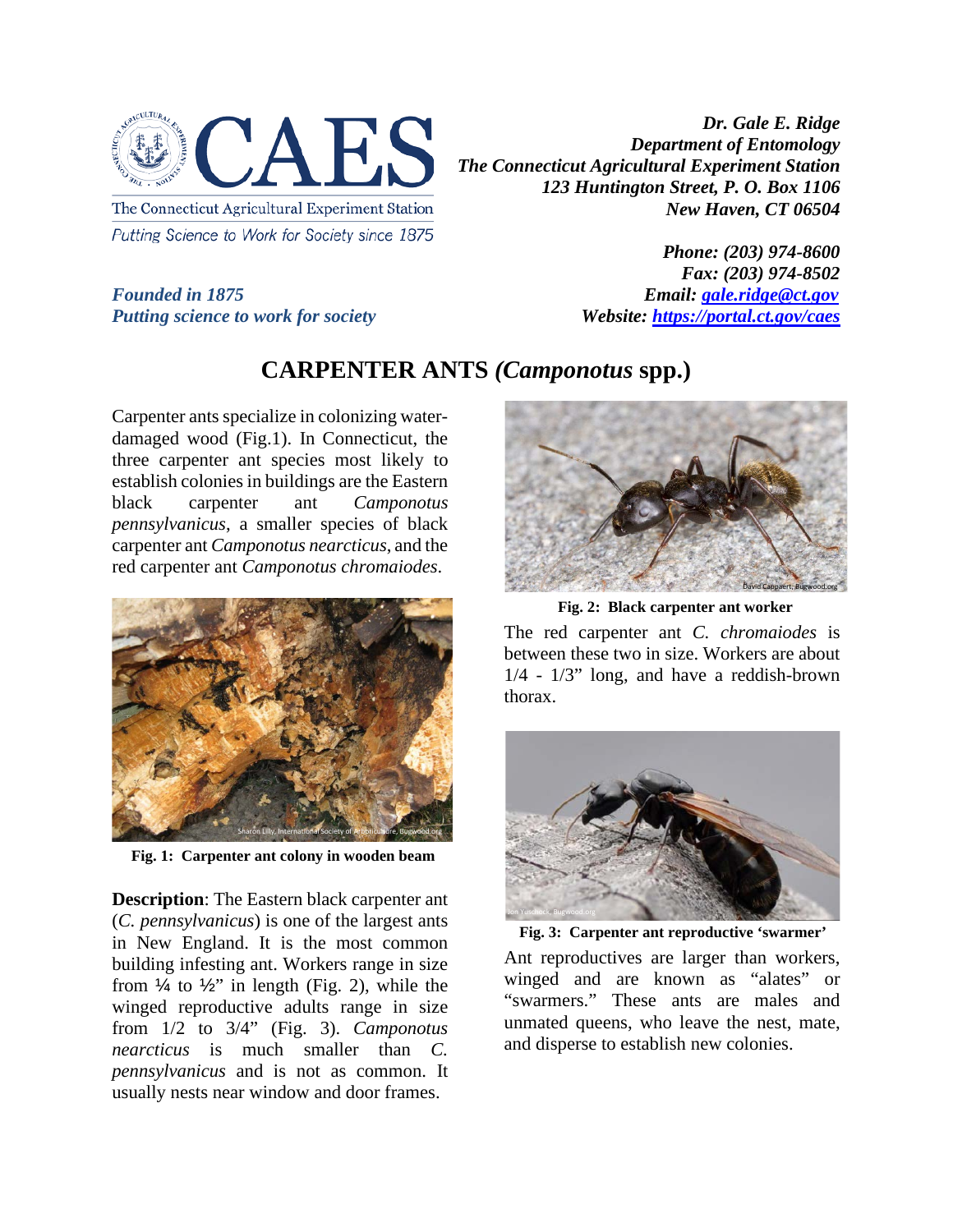People often confuse ant swarmers with termite swarmers. They can be separated by three characteristics (Fig. 4):

- 1. Ants: antennae smooth, 'elbowed'. Termites: antennae straight, 'beaded'
- 2. Ants: Bodies with distinct narrowed 'waist' between thorax and abdomen. Termites: bodies broad with no constrictions
- 3. Ants: forewings longer than the hindwings. Termites: wings paddle-shaped and both pairs equal in length

Additionally, termites swarm only in the spring, while ants swarm from late spring through the summer into fall.

**Biology**: A carpenter ant colony is populated by a fertile female queen and workers. The queen lays eggs and the workers tend to the eggs, larvae, and pupae, forage for food, excavate, clean, and protect the nest.

When first establishing a colony, a newly fertilized young queen selects or excavates a small cavity, usually in moist or decayed wood, and lays 15 to 20 eggs. She cares for the eggs and larvae until they become mature workers. The queen's behavior then switches to just egg laying, while the workers take on all other colony activities.

As the population increases and more room is needed, workers will begin excavating galleries into adjacent wood (and other materials such as insulation) especially if it has been softened by water or wood rot. The coarse sawdust produced is deposited directly outside the nest in a "dump." Deceased workers are also deposited in these piles. Galleries are irregular in shape, usually following the grain and softer parts of the



**Fig. 4: Comparison of Ant vs Termite Swarmers**

wood. Occasionally satellite colonies without a queen may establish, when environmental or physical conditions stress the primary nest. Workers in these colonies perform the same activities as in the primary nest.

Established colonies are considered mature when the numbers of ants reach approximately 2,000 individuals. Colonies take three to six years to mature. At this time, adult reproductive winged male and female swarmers, are reared. Swarming and mating occur from late spring to mid-summer. Male carpenter ants die shortly after they mate. Only one in a thousand of young fertilized queens will successfully establish a new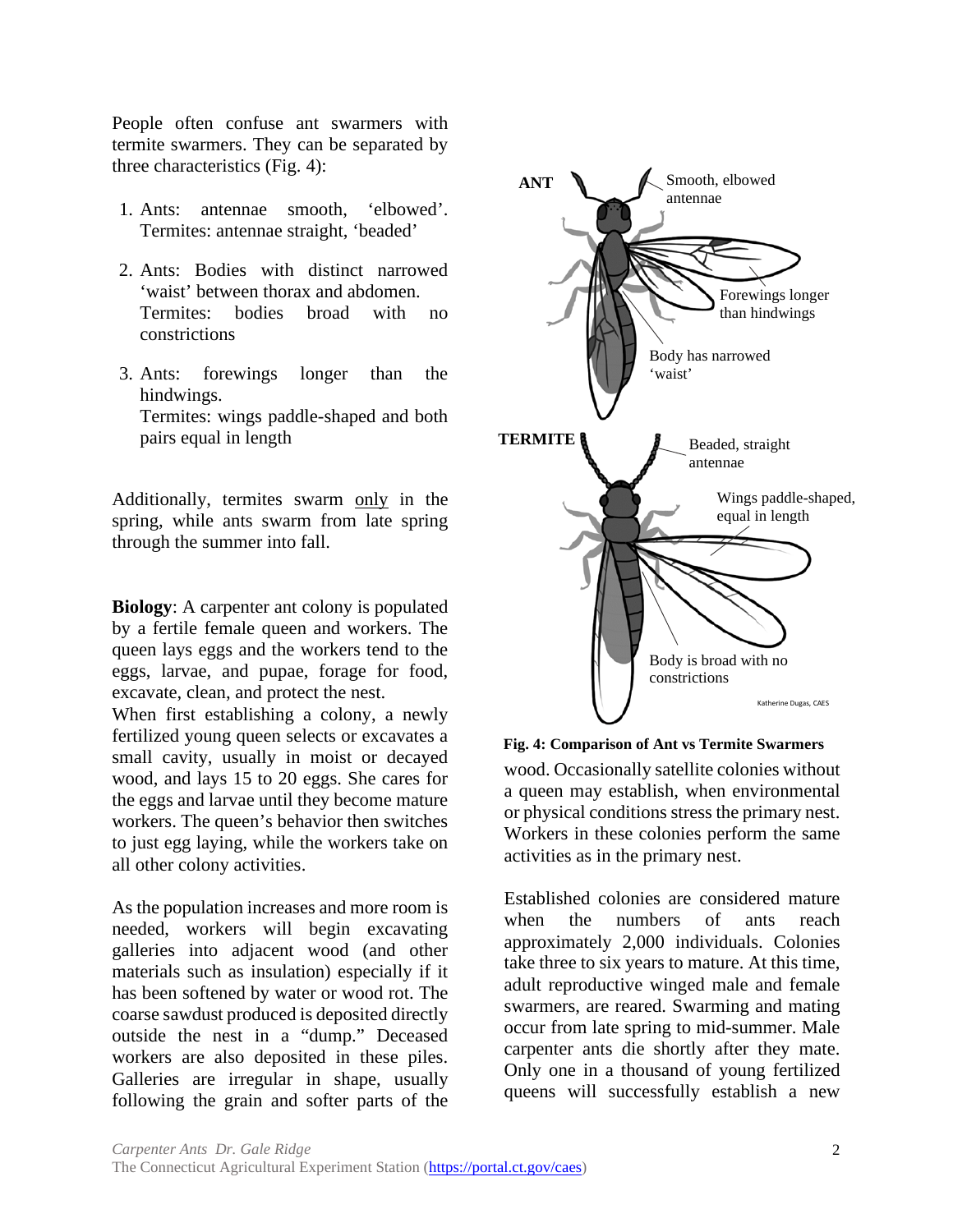colony. Carpenter ants are active during the warm weather months. During onset of winter, they convert their body fluids into a natural glycol to prevent tissue freeze damage and enter hibernation.

**Indoor nests**: Buildings located near outdoor nests are more likely to become infested with carpenter ants. Carpenter ant nests can be found in cavities of un-split firewood, hollow-core doors, walls, ceilings, attics, and areas behind window frames and sills. In buildings, nests are associated with areas that have moisture issues. These locations often favor development of wood rot fungi. Such areas include attachment points of porches, chimneys, garages, and decks. Nests may also be found in and around bathrooms, more particular behind tile covered walls surrounding bathtubs, and flooring surrounding tubs and toilets.

**Outdoor nests**: In the natural environment, carpenter ants nest in decaying cavities of both live and dead trees, fence posts, and tree stumps (Fig. 5). Queens usually establish nests in moist locations but may use cavities that are structurally sound and dry. Workers can forage for food from 65 feet up to 100 yards from the nest. They feed primarily on honeydew excreted by aphids and scale insects. Other food sources may include insects (dead or live), other small invertebrates, and plant material.

**Activity**: Carpenter ants forage both inside and outside buildings. Nests can establish in buildings with foraging only outside making detection difficult. Foraging trails may be over foundation walls, along clothes lines, telephone or electrical lines, railings and/or tree branches that touch buildings. Foraging indoors is often seen in the kitchens, pantries, around sinks, dishwashers, and refrigerators. The ants will readily feed on many household foods. They prefer sugary foods such as jam,



honey, sugar, and fruits (especially overripe fruit.), but will also eat bread crumbs, grease, and fat. Carpenter ants are generally nocturnal, and any observed daytime activity are scouts looking for sources of food. **Fig. 5: Carpenter ant galleries in dead tree**

**Management**: Control of established carpenter ant colonies, either in a building or adjacent to a building is variable depending on conditions and location. The location of a colony will determine in part, the steps taken to control the ants, even when a nest is not found.

*Finding a nest*: Conduct an inspection when carpenter ants are most active. This is generally late evening during spring and early summer.

Look for sawdust "dump" piles deposited outside nests, especially in damp areas (Fig. 6).